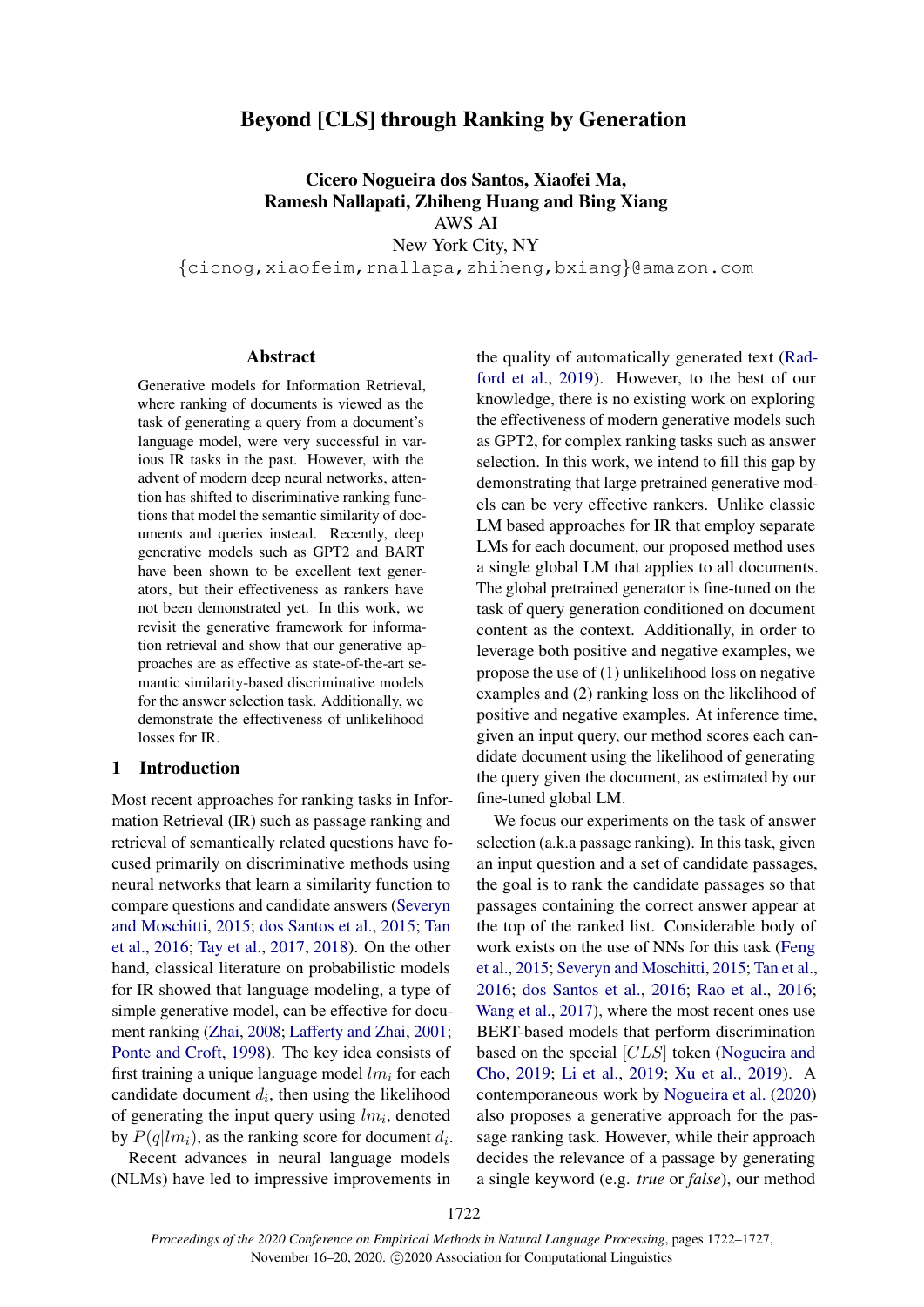<span id="page-1-1"></span>

Figure 1: Illustration of the inference step of our *ranking by generation* approach. Each candidate passage  $a_k$  is ranked based on the likelihood of generating the question q conditioned on the passage,  $p_{\theta}(q|a_k)$ .

uses the conditional likelihood of generating the question given the passage as a relevance score.

We perform extensive experiments using GPT2 [\(Radford et al.,](#page-5-8) [2019\)](#page-5-8) and BART [\(Lewis et al.,](#page-5-17) [2019\)](#page-5-17), which are Transformer-based LMs [\(Vaswani](#page-5-18) [et al.,](#page-5-18) [2017\)](#page-5-18) that were pretrained using large volumes of textual data. The LMs are fine-tuned on four different passage ranking datasets separately: WikipassageQA, WikiQA, InsuranceQA\_V2, and YahooQA. Our experimental results indicate that our generative approaches are as effective as stateof-the-art discriminative-based approaches for answer selection.

# 2 Ranking by Generation

#### 2.1 Background

The goal in language modeling is to learn the probability distribution  $p(x)$  over variable-length token sequences  $x = (x_1, x_2, ..., x_{|x|})$ , where the tokens come from a fixed size vocabulary,  $x_i \in V$ . When training an LM with *causal objective*, which consists of predicting the next token by looking at the past only, we can represent this distribution by the conditional probability of the next token given the previous ones [\(Bengio et al.,](#page-4-0) [2003\)](#page-4-0):

$$
p(x) = \prod_{i=1}^{|x|} p(x_i | x_{< i}) \tag{1}
$$

GPT2 [\(Radford et al.,](#page-5-8) [2019\)](#page-5-8) is an example of a state-of-the-art neural LM trained with causal objective. The usual approach to train an LM using a neural network with parameters  $\theta$  consists on performing maximum likelihood estimation (MLE) by minimizing the negative log-likelihood over a large text corpus  $D = \{x^1, x^2, ..., x^{|D|}\},\$  where each  $x_k$  is a document of length  $|x_k|$ :

$$
\mathcal{L}(D) = -\sum_{k=1}^{|D|} \sum_{i=1}^{|x^k|} \log p_{\theta}(x_i^k | x_{ (2)
$$

Conditional LMs are a simple extension of regular LMs where the generation is conditioned on some additional context  $c$  [\(Keskar et al.,](#page-5-19) [2019\)](#page-5-19):

<span id="page-1-0"></span>
$$
p(x|c) = \prod_{i=1}^{|x|} p(x_i|x_{
$$

#### 2.2 Proposed Ranking Approach

Our proposed approach for passage ranking by generation consists of first fine-tuning a pretrained large LM on the task of question generation conditioned on the passage, using the conditional LM approach shown in Eq. [3.](#page-1-0) In practice, each input for the fine-tuning step is as follows:

<bos> passage <boq> question <eoq>

where the *passage* is considered as a prompt, and the log-likelihood used in the training comes only from the tokens starting after the keyword <*boq*>, since we use the passage as a conditioning context. In other words, at training time, we minimize the negative conditional log-likelihood  $-\log P(q|a)$ , where  $\alpha$  is a passage relevant to the query  $q$ . At inference time, given a query  $q$ , our conditional LM scores each candidate passage  $a_k$  using the likelihood of generating the question conditioned on the passage,  $s(a_k) = p_\theta(q|a_k)$ . Fig. [1](#page-1-1) illustrates the inference step of our proposed approach.

# 2.3 Unlikelihood Loss for Ranking

Datasets for training passage rankers normally contain both positive and negative examples. Therefore, it is natural to use both types of examples in order to leverage all the available data. Let D be the set of examples  $(q, a, y)$ , where y is 1 if the passage  $\alpha$  is a positive answer for  $q$ , or 0 otherwise. We fine-tune the LM using the following loss function:

<span id="page-1-3"></span><span id="page-1-2"></span>
$$
\mathcal{L}(D) = -\sum_{(q,a,y)\in D} \sum_{i=1}^{|q|} y \log(p_{\theta}(q_i|q_{
$$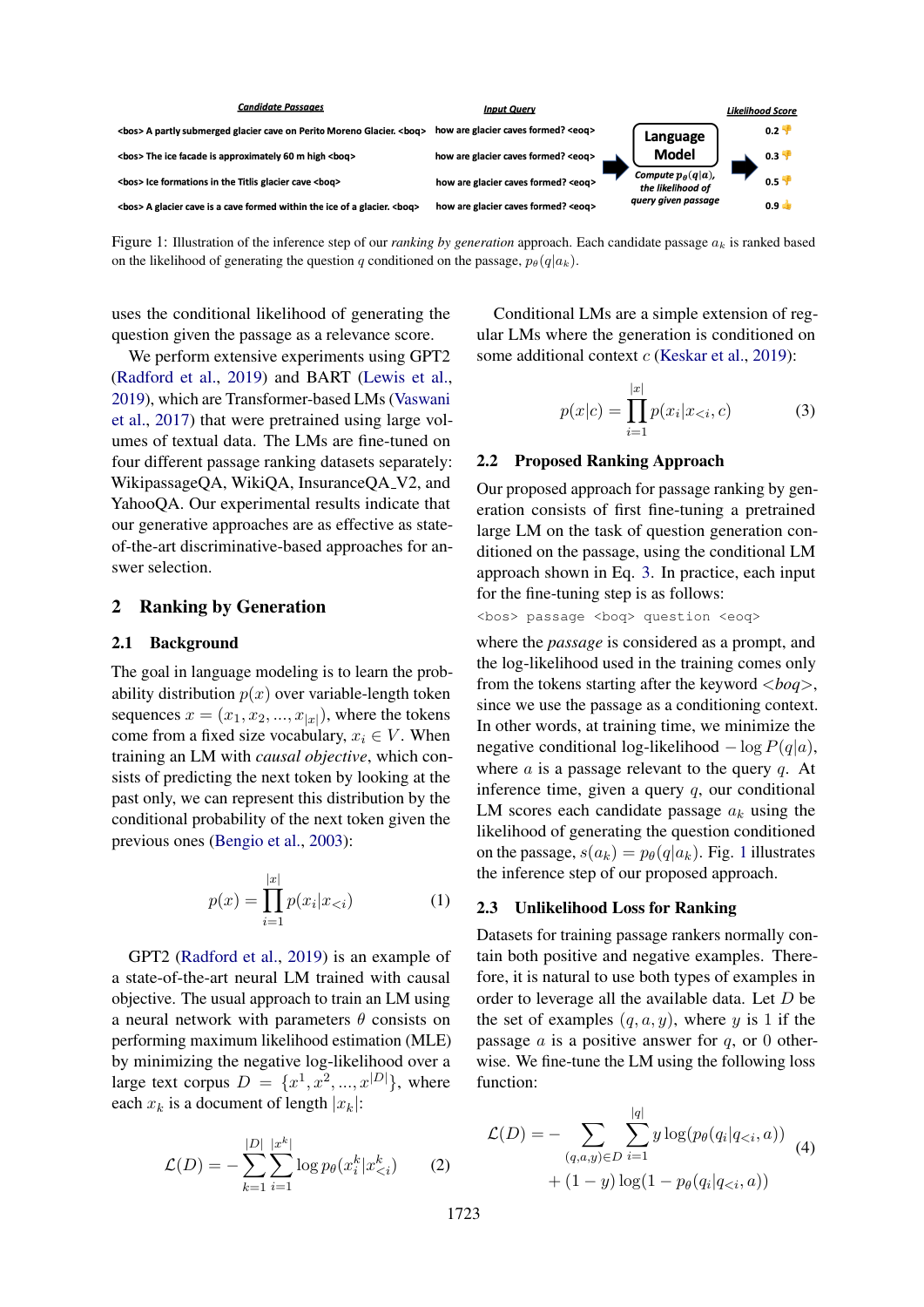The second term in Eq. [4](#page-1-2) resembles the unlikelihood training objective of [Welleck et al.](#page-5-20) [\(2019\)](#page-5-20). However, while we use an unlikelihood objective with the aim of teaching the LM which questions are unlikely given the passage, [Welleck et al.](#page-5-20) [\(2019\)](#page-5-20) use an unlikelihood objective with the aim of improving text generation. We use the acronym LUL to refer to the loss function in Eq. [4,](#page-1-2) which performs likelihood and unlikelihood estimation.

We experimented an additional loss function to fine-tuning the LMs which consists on imposing a pairwise ranking loss on the likelihood (RLL) of positive and negative examples as follows:

<span id="page-2-0"></span>
$$
\mathcal{L}(D) = \sum_{(q,a+,a-) \in D} \max\{0, \lambda - \log p_{\theta}(q|a^+) \n+ \log p_{\theta}(q|a^-)\}\n \tag{5}
$$

The use of unlikelihood losses to penalize negative examples is a natural choice for fine-tuning generative models. Note that Eq. [4](#page-1-2) is an extension of the regular cross-entropy loss where we just added the unlikelihood term, while Eq. [5](#page-2-0) is its ranking-based (hinge loss) version. The unlikelihood term in Eq. [4](#page-1-2) can also be seen as a regularizer, which makes the ranking model less overconfident when computing query likelihoods.

# 3 Experiments and Discussion

#### 3.1 Datasets

We use four different publicly available answer selection datasets in our experiments: WikipassageQA [\(Cohen et al.\)](#page-4-1), WikiQA [\(Yang et al.,](#page-5-21) [2015\)](#page-5-21), InsuranceQA V2 [\(Feng et al.,](#page-5-9) [2015\)](#page-5-9), and YahooQA [\(Tay et al.,](#page-5-3) [2017\)](#page-5-3). Statistics about the datasets are shown in Table [1.](#page-2-1) The four datasets also provide validation sets, which have size similar to the respective test sets.

<span id="page-2-1"></span>

| <b>Dataset</b>     | Train: $#Q$ $(HP/Q)$ | Test: #Q $(\text{HP}/Q)$ |
|--------------------|----------------------|--------------------------|
| WikiOA             | 873 (9)              | 243(9)                   |
| WikipassageQA      | 3,332 (58.3)         | 416 (57.6)               |
| <b>InsuranceOA</b> | 12,889 (500)         | 2,000(500)               |
| YahooQA            | 50,112(5)            | 6,283(5)                 |

| Table 1: Dataset statistics. #Q stands for <i>number of questions</i> |
|-----------------------------------------------------------------------|
| and #P/Q is the average number of passages per question               |

#### 3.2 Language Model Setup

We use pretrained GPT2-base (12 layers, 117M parameters), GPT2-large (24 layers, 345M params), BART-base (6 layers encoder and 6 layers decoder, 139M params) and BART-large (12 layers encoder

and 12 layers decoder, 406M params) models in our experiments. We adopted the implementation and pretrained models from [Wolf et al.](#page-5-22) [\(2019\)](#page-5-22). We fine-tune GPT2 and BART on each training dataset separately. We perform a maximum of 10 finetuning epochs and adopt early stopping using the validation sets. Most of the hyperparmeters used for fine-tuning are the default ones from [Wolf et al.](#page-5-22)  $(2019)^1$  $(2019)^1$  $(2019)^1$ , except for learning rate for BART, which we set to  $1e - 5$ .

In the experiments presented below, the subscript MLE corresponds to models fine-tuned using just maximum likelihood estimation (Eq. [2\)](#page-1-3), which means that only positive examples are used. The subscript LUL corresponds to models fine-tuned using maximum likelihood and unlikelihood estimation (Eq. [4\)](#page-1-2), while RLL are models fine-tuned using the ranking loss in Eq. [5.](#page-2-0) For MLE and LUL, we use a mini-batch size of 64 for InsuranceQA and 32 for the other 3 datasets. The number of negative examples per positive examples is set to 5 in the case of LUL.

When fine-tuning with  $RLL$  loss (Eq. [5\)](#page-2-0), we use a batch size of 8. During training, when processing a question we randomly sample 15 negative passages from the set of negative passages of the question. However, only the negative passage with the highest score is used to update the model. Early experiments demonstrated that this strategy performs similarly to the usual pairwise approach.

#### 3.3 Ranking Results

In Table [2](#page-3-0) we present the experimental results for our proposed generative approach and four state-ofthe-art discriminative baselines, which are based on BERT [\(Devlin et al.,](#page-5-23) [2019\)](#page-5-23) and BART. Both BERT-Sel [\(Li et al.,](#page-5-14) [2019\)](#page-5-14) and BERT-PR [\(Xu et al.,](#page-5-15) [2019\)](#page-5-15) fine-tuned BERT-base using a ranking loss on the score computed with [CLS] token. We trained a BERT-large model using [CLS]-based scoring + ranking loss (rows 3). We additionally trained a discriminative version of BART-large (row 4) where the input for the encoder and the decoder are the passage and the question, respectively. As it is normally adopted in BART for classification [\(Lewis et al.,](#page-5-17) [2019\)](#page-5-17), we take the representation generated by the decoder for the last token and use it to create a score by applying a linear layer. Such as the discriminative BERT models, we also optimize

<span id="page-2-2"></span><sup>1</sup> https://github.com/huggingface/transformers/blob/master /examples/run lm finetuning.py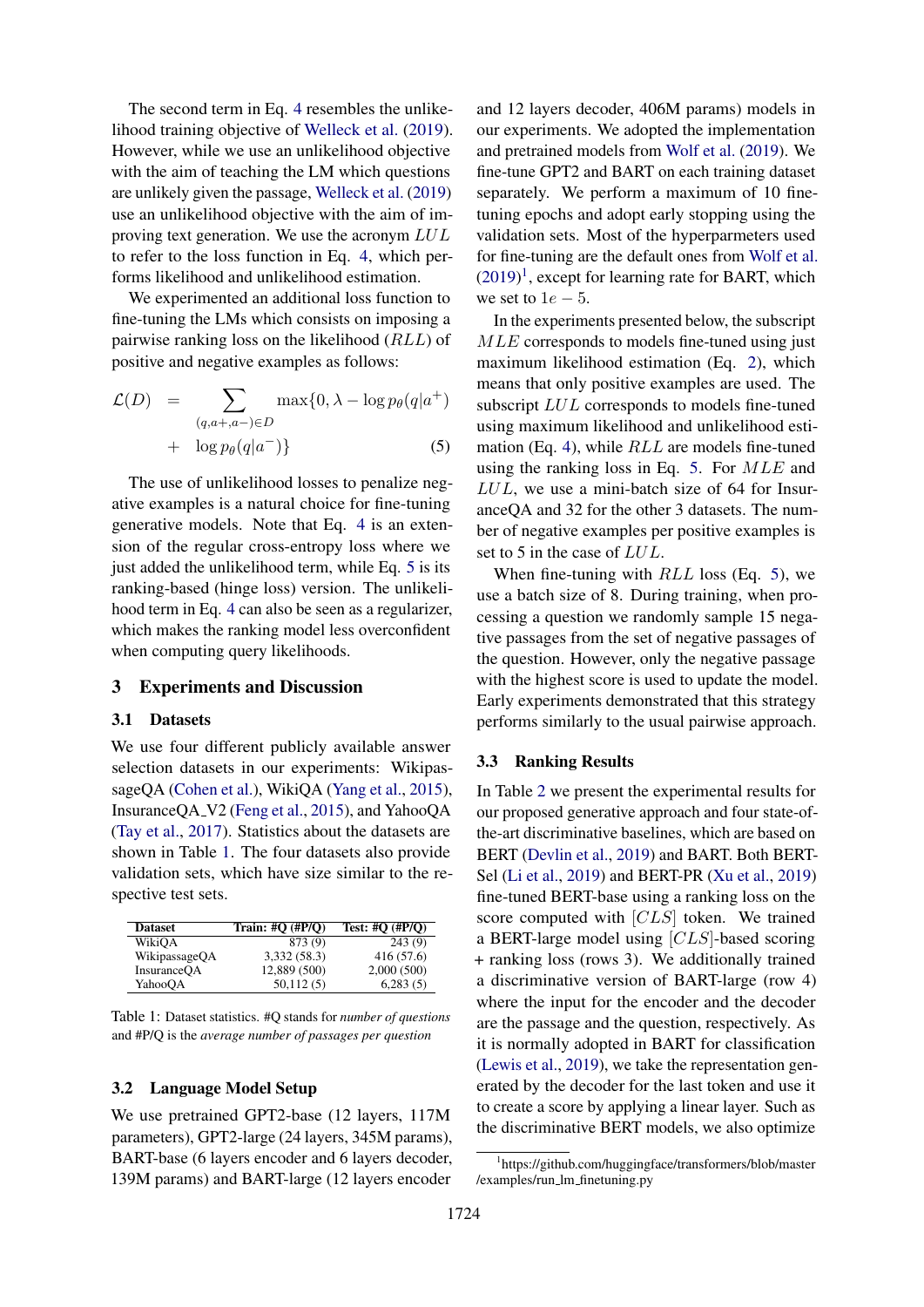<span id="page-3-0"></span>

| ID | <b>Dataset</b>                                                                            | YahooOA    |            |      | <b>WikiOA</b> |            |      | <b>WikipassageOA</b> |            |      | <b>InsuranceOA</b> |            |      |
|----|-------------------------------------------------------------------------------------------|------------|------------|------|---------------|------------|------|----------------------|------------|------|--------------------|------------|------|
|    |                                                                                           | <b>MAP</b> | <b>MRR</b> | P@1  | <b>MAP</b>    | <b>MRR</b> | P@1  | <b>MAP</b>           | <b>MRR</b> | P@1  | <b>MAP</b>         | <b>MRR</b> | P@1  |
|    |                                                                                           |            |            |      |               |            |      |                      |            |      |                    |            |      |
|    | <b>Discriminative Approaches</b><br>.942<br>BERTSel-base (Li et al., 2019)<br>.942<br>.77 |            |            |      |               |            |      |                      |            |      |                    |            |      |
|    |                                                                                           |            |            |      | .753          |            | ۰    |                      |            |      |                    |            |      |
| 2  | BERT-PR-base (Xu et al., 2019)                                                            | ٠          |            |      |               | ۰          | ٠    | .735                 | .809       | .702 | .413               | .496       | .401 |
| 3  | BERT-PR-large                                                                             | .965       | .965       | .939 | .844          | .856       | .765 | .775                 | .838       | .748 | .410               | .492       | .394 |
| 4  | <b>BART-large</b>                                                                         | .967       | .967       | .943 | .845          | .861       | .765 | .803                 | .866       | .789 | .435               | .518       | .423 |
|    | <b>Generative Approaches</b>                                                              |            |            |      |               |            |      |                      |            |      |                    |            |      |
| 5  | GPT2-base [no fine-tuning]                                                                | .499       | .499       | .265 | .516          | .522       | .337 | .215                 | .250       | .132 | .050               | .071       | .034 |
| 6  | GPT2-base $_{MLE}$                                                                        | .768       | .768       | .631 | .550          | .555       | .354 | .654                 | .738       | .632 | .430               | .516       | .428 |
|    | $\overline{\text{GPT2-base}}_{LUL}$ (ours)                                                | .905       | .905       | .905 | .690          | .701       | .547 | .723                 | .807       | .716 | .427               | .512       | .422 |
| 8  | GPT2-base $_{RLL}$ (ours)                                                                 | .958       | .958       | .928 | .774          | .792       | .683 | .735                 | .810       | .704 | .414               | .494       | .397 |
| 9  | BART-base $_{LUL}$ (ours)                                                                 | .928       | .928       | .876 | .778          | .788       | .658 | .738                 | .813       | .719 | .440               | .526       | .434 |
| 10 | BART-base $_{RLL}$ (ours)                                                                 | .961       | .961       | .934 | .775          | .792       | .654 | .761                 | .834       | .743 | .422               | .503       | .408 |
| 11 | $GPT2$ -large $_{LUL}$ (ours)                                                             | .917       | .917       | .857 | .736          | .742       | .609 | .755                 | .825       | .738 | .444               | .532       | .439 |
| 12 | GPT2-large $_{RLL}$ (ours)                                                                | .954       | .954       | .922 | .819          | .834       | .733 | .755                 | .831       | .728 | .408               | .489       | .389 |
| 13 | BART-large <sub>LUL</sub> (ours)                                                          | .949       | .949       | .911 | .802          | .815       | .712 | .789                 | .848       | .764 | .465               | .553       | .461 |
| 14 | BART-large <sub>RLL</sub> (ours)                                                          | .970       | .970       | .948 | .849          | .861       | .769 | .808                 | .867       | .791 | .444               | .529       | .433 |

Table 2: Experimental results for different passage ranking models and datasets.

BART-large using a ranking loss. The performance of the passage ranking models is assessed using the metrics Mean Average Precision (MAP), Mean Reciprocal Rank (MRR) and Precision at 1 (P@1). Scores are computed with the official *trec eval* tool.

In the middle part of Table [2,](#page-3-0) we compare GPT2 base without any fine-tuning (row 5), and finetuned with either  $MLE$  (6),  $LUL$  (7) or  $RLL$  (8). When the pretrained model only is used (no fine-tuning) the results are very poor. Which is understandable, given that the pattern of having a passage followed by a question might not be very recurrent in the data used to pretrain GPT2. Comparing MLE (row 6) with  $LUL$  (row 7), we see that the inclusion of the unlikelihood term (Eq. [4\)](#page-1-2) has a significant positive impact for all datasets but InsuranceQA. We believe the unlikelihood loss does not help on InsuranceQA because this dataset was not human curated and therefore contains a significant number of false-negative examples, which can hurt performance when used to compute the unlikelihood loss. Compared to BERT-base models, GPT2-base $LUL$ is very competitive for most of the datasets except WikiQA, while GPT2-base $_{RLL}$  demonstrates more robust results across the different datasets. In rows 9 and 10 we show results for BART-base, where we see similar trends to GPT2-base with regard to  $LUL$  and  $RLL$  losses. BART-base $_{RLL}$  is overall better than BART-base $_{LUL}$  and GPT2-base models.

In the bottom part of Table [2,](#page-3-0) we also show results for GPT2-large and BART-large using LUL and RLL (rows 11 to 14). Overall, the larger generative models do a better job than the smaller ones, as expected. Among the generative approaches, BART-large $_{RLL}$  (row 14) is the model that performs the best for most of the datasets. We believe that BART-based generative models outperform GPT2-based models due to 1) the larger number of pretraining tasks used in BART and 2) the use of bidirectional attention in the encoder side (which processes the passage). Comparing BART-large $_{RLL}$  with discriminative BART-large (row 4), we can see that BART-large $_{RLL}$  produces better results for InsuranceQA, while achieving similar performance for YahooQA, WikiQA and WikipassageQA. Overall, our proposed generative approach produces state-of-the-art results on the four tested datasets in all metrics.

<span id="page-3-1"></span>

| Model               | Likelihood        | МАР  | MRR  | P@1  |
|---------------------|-------------------|------|------|------|
| $GPT2-base LUL$     | $p_{\theta}(q a)$ | .723 | .807 | .716 |
| GPT2-base $_{LIII}$ | $p_{\theta}(a q)$ | .414 | .464 | .259 |
| $GPT2-base_{RLL}$   | $p_{\theta}(q a)$ | .735 | .810 | .704 |
| $GPT2-base_{RLL}$   | $p_{\theta}(a q)$ | .531 | .617 | 478  |

Table 3: Experimental results on using passage vs. question as the conditional context. Results are computed on the WikipassageQA dataset

#### 3.4 Ranking with Passage Likelihood

A different setup that can be used for our approach is to compute the likelihood of the passage given the question, where the score for a candidate passage  $a^k$  is given by  $s(a_k) = p_\theta(a_k|q)$ , and the score needs to be normalized by the passage length  $|a_k|$ . This setup is inherently more difficult because the passage is normally much longer than the question and might contain many tokens that are not relevant for the question.

In Table [3,](#page-3-1) we present experimental results where we compare the use of either passage or question as the conditional context. As expected, using the likelihood of the passage given the question  $(p_{\theta}(a_k|q))$  as the score results in worse perfor-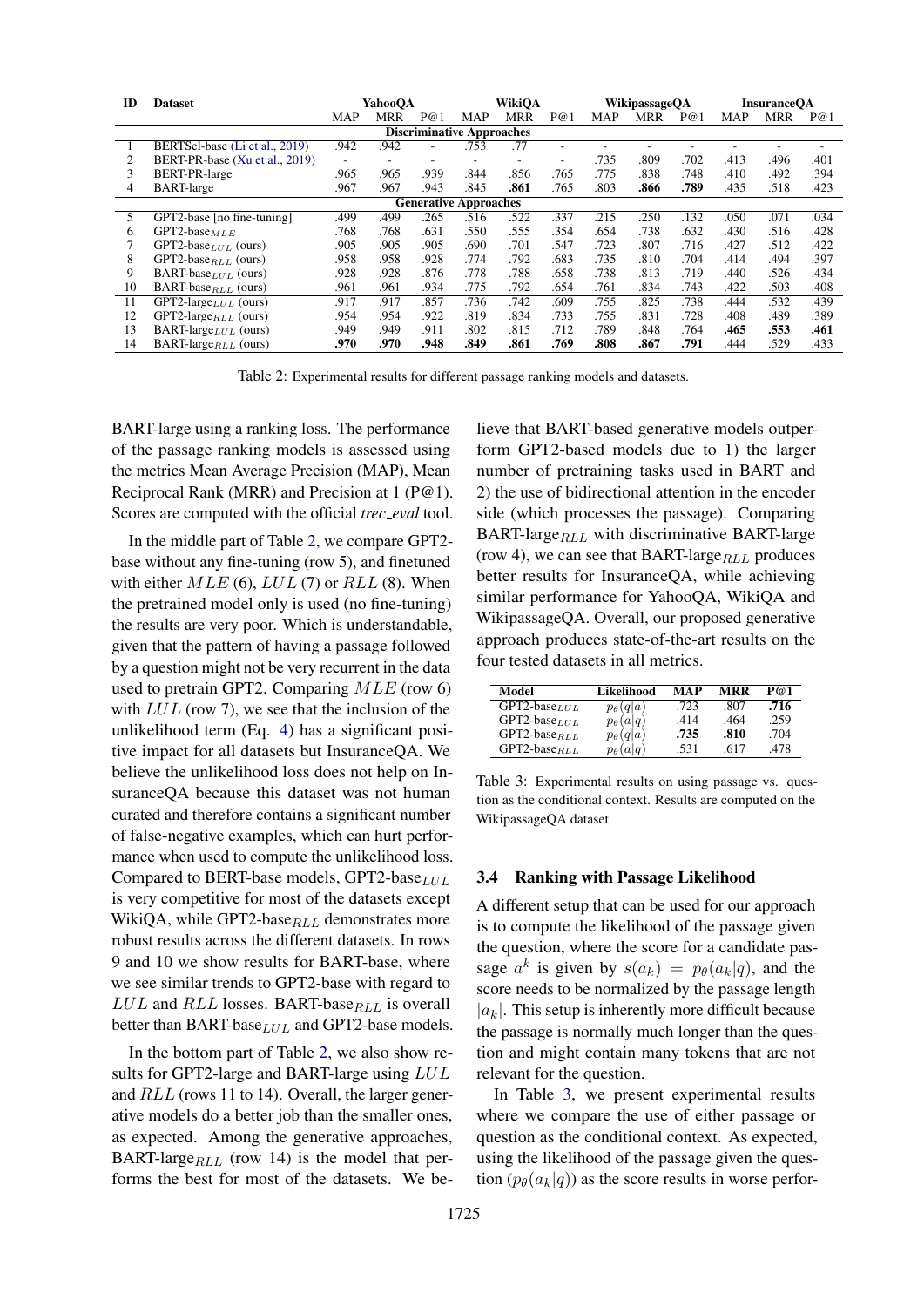<span id="page-4-2"></span>

|                  | This phenomenon happens usually in the winter. In 2013, Sao Paulo was the most populous city in Brazil and<br>in South America. According to the 2010 IBGE Census, there were 11,244,369 people residing in the city of |
|------------------|-------------------------------------------------------------------------------------------------------------------------------------------------------------------------------------------------------------------------|
| Passage          | Sao Paulo. The census found 6,824,668 White people, 3,433,218 Pardo people, 736,083 Black people, 246,244                                                                                                               |
|                  | Asian people and 21,318 Amerindian people . In 2010, the city had 2,146,077 opposite-sex couples and 7,532                                                                                                              |
|                  | same-sex couples. The population of Sao Paulo was 52.6% female and 47.4% male.                                                                                                                                          |
| <b>Generated</b> | How diverse are the demographics of the city of Sao Paulo?                                                                                                                                                              |
| <b>Ouestions</b> | How diverse is the population of the city of Sao Paulo?                                                                                                                                                                 |
|                  | Why are people living in the city of Sao Paulo?                                                                                                                                                                         |
|                  | The presidential electors cast their ballots for President and Vice President, and Congress tallied these votes                                                                                                         |
|                  | on January 8, 2009. The voter turnout for this election was broadly predicted to be high by American standards,                                                                                                         |
| Passage          | and a record number of votes were cast. The final tally of total votes counted was 131.3 million, compared to                                                                                                           |
|                  | 122.3 million in 2004.  Another estimate puts the eligible voter population at 213,313,508, resulting in a                                                                                                              |
|                  | turnout rate of 61.6%, which would be the highest turnout rate since 1968.                                                                                                                                              |
|                  | What are the demographics and voting trends of the US presidential elections?                                                                                                                                           |
| <b>Generated</b> | What is a voter turnout like in the U.S. presidential elections?                                                                                                                                                        |
| <b>Ouestions</b> | What factors contributed to high voter turnout in 2008?                                                                                                                                                                 |
|                  | Why might voters have difficulty voting?                                                                                                                                                                                |

Table 4: Examples of automatically generated questions using the GPT2-large<sub>LUL</sub> model fine-tuned on the WikipassageQA dataset with likelihood  $p_{\theta}(q|a)$ . The passages were extracted from the test set.

<span id="page-4-3"></span>

| <b>Ouestion</b>  | What was the election turnout for 2008?                                                                              |
|------------------|----------------------------------------------------------------------------------------------------------------------|
|                  | The turnout in the 2008 general election was the highest in the United Kingdom since the 1920s, and the highest      |
| <b>Generated</b> | turnout in the history of the UK. The turnout was higher than that for the general election of the previous year.    |
| Passage          | The 2008 general election was a close contest, with the Conservatives winning a majority of seats and the Labour     |
|                  | Party winning a majority of seats in Parliament. The Conservative Party won the largest majority in Parliament, with |
|                  | 332 of 538 seats, and the Liberal Democrats gained the largest number of seats in the House of Commons, winning 232  |
|                  | The turnout was higher in the two states that had been held for the presidency by Barack Obama. The Democratic       |
| <b>Generated</b> | Party won the state of New Hampshire, the state that Obama won by more than 2 million votes, and the Republican      |
| Passage          | Party won the state of Ohio by nearly 2.5 million votes. In the 2008 presidential election, Obama defeated Mitt      |
|                  | Romney by more than 3 million votes, winning 332 of the 435 electoral votes. The election was the second of four     |
|                  | presidential elections. The results of the election were announced on November 4. The election was the first in      |

Table 5: Examples of automatically generated passages using the GPT2-large $_{LUL}$  model fine-tuned on the WikipassageQA dataset with likelihood  $p_{\theta}(a|q)$ . The question was extracted from the test set.

mance for both fine-tuning approaches: LUL and RLL.

#### 3.5 Question and Passage Generation

A good side effect of using generative models to perform ranking is that we can use the trained model to generate new questions given a passage and vice-versa (depending on the conditioning context used for fine-tuning). This type of synthetically generated data could be used as additional training data to improve discriminative models such as BERT-PR [\(Xu et al.,](#page-5-15) [2019\)](#page-5-15). In Tables [4](#page-4-2) and [5,](#page-4-3) we present some examples of questions and passages, respectively, that were generated using our fine-tuned GPT2-large $LUL$  LM. In both cases we use a mixture of top k-sampling [\(Fan et al.,](#page-5-24) [2018\)](#page-5-24) and nucleus sampling [\(Holtzman et al.,](#page-5-25) [2019\)](#page-5-25) to generate the samples. Please note that the passages in Table [4](#page-4-2) were extracted from the test set and are not present in the training set. The same applies for the question used in Table [5.](#page-4-3)

In Table [4,](#page-4-2) we can see that the generated questions are very fluent and, for most questions (except for the ones in *italic*), the input passage contains the answer for the question. In Table [5,](#page-4-3) we can

observe that the generated passages are quite related to the input question. However, the content is normally not factual and contains inconsistencies and some repetitions.

## 4 Conclusion

We have proposed a new generative approach for IR based on large pretrained neural language models, and demonstrated their effectiveness as rankers by providing robust experimental results on four different datasets. Additionally, we demonstrated that unlikelihood-based losses are effective for allowing the use of negative examples in generative-based information retrieval. We believe that our approach can also be effectively used for text classification problems, where the score of a class label  $c$  is computed as the likelihood of generating the class label c given the document d,  $p(c|d)$ .

#### References

<span id="page-4-0"></span>Yoshua Bengio, Rejean Ducharme, Pascal Vincent, and ´ Christian Janvin. 2003. A neural probabilistic language model. *J. Mach. Learn. Res.*, 3:1137–1155.

<span id="page-4-1"></span>Daniel Cohen, Liu Yang, and W. Bruce Croft. Wikipas-